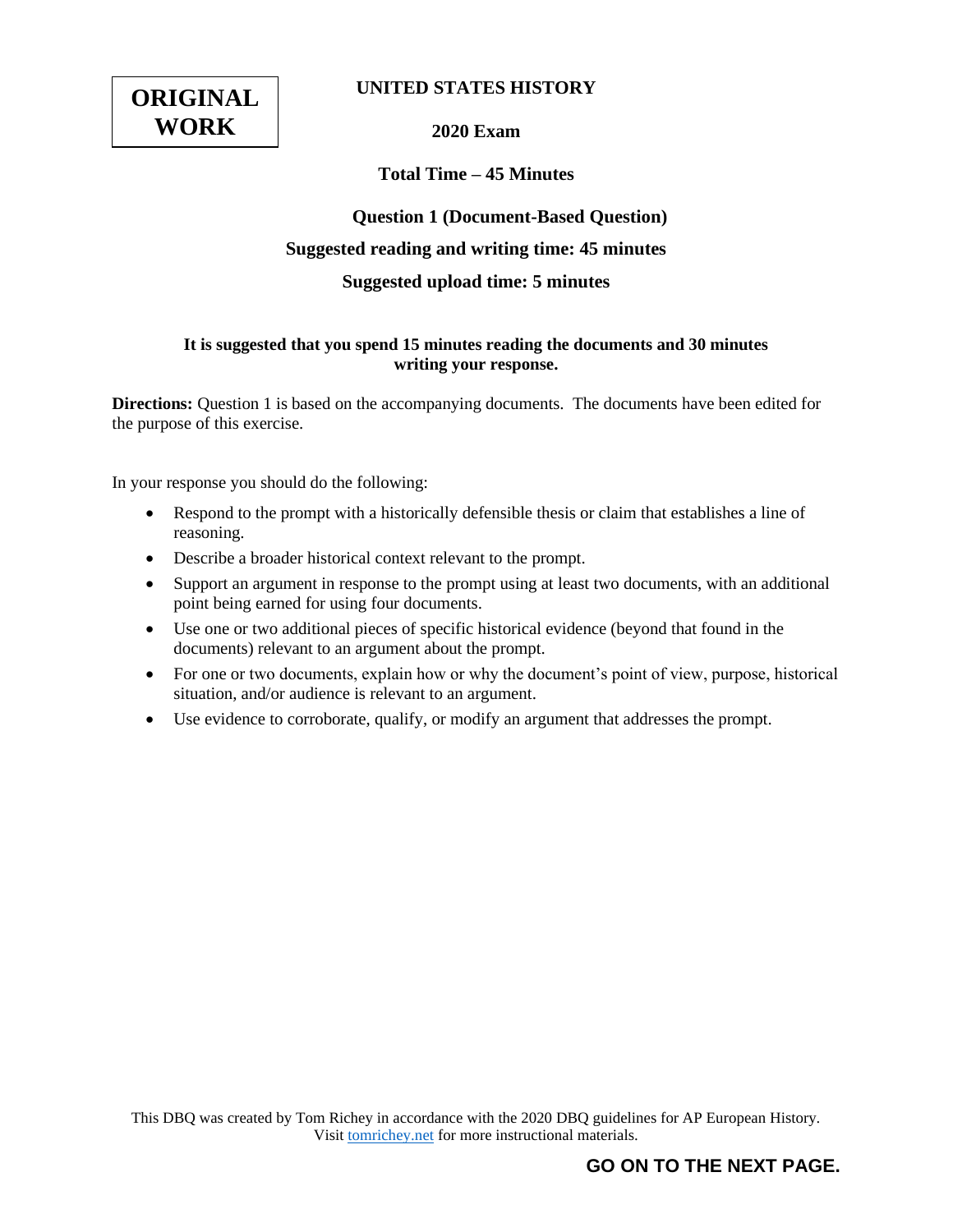1. Evaluate the relative importance of different causes for the rising tensions between the American colonists and the British government in the period 1754-1776.

# **Document 1**

Source: From the *North Carolina Gazette*, November 20, 1765.

On Saturday the 19th of last Month, about Seven of the Clock in the Evening, near Five Hundred People assembled together in this Town, and exhibited the Effigy\* of a certain Honorable Gentleman; and after letting it hang by the Neck for some Time, near the Court House, they made a large Bonfire with a Number of Tar Barrels, &c. and committed it to the Flames.—The Reason assigned for the People's Dislike to that Gentleman, was, from being informed of his having several Times expressed himself much in Favour of the STAMP-DUTY....

And, On Thursday, 31st of the same Month, in the Evening, a great Number of People again assembled, and produced an Effigy of Liberty, which they put into a Coffin, and marched in solemn Procession with it to the Church-Yard, a Drum in Mourning beating before them, and the Town Bell, muffled, ringing a doleful Knell at the same Time:—But before they committed the Body to the Ground, they thought it advisable to feel its Pulse; and when finding some Remains of Life, they returned back to a Bonfire ready prepared, placed the Effigy before it in a large Two-arm'd Chair, and concluded the Evening with great Rejoicings, on finding that LIBERTY had still an Existence in the Colonies.

\* *a roughly made model of a particular person, made in order to be damaged or destroyed as a protest or expression of anger*

## **Document 2**

Source: British Parliament, An Act for Granting Certain Duties in the British Colonies and Plantations in America, November 20, 1767.

WHEREAS it is expedient that a revenue should be raised in your Majesty's dominions in America, for making a more certain and adequate provision for defraying the charge of the administration of justice, and the support of civil government, in such provinces where it shall be found necessary; and towards further defraying the expenses of defending, protecting, and securing, the said dominions; we, your Majesty's most dutiful and loyal subjects, the commons of Great Britain, in parliament assembled, have therefore resolved to give and grant unto your Majesty the several rates and duties herein after mentioned….

For every hundred weight of green glass, one shilling and two pence.

For every hundred weight of red lead, two shillings.

For every hundred weight of painters colours, two shillings.

For every pound weight avoirdupois of tea, three pence.

For every ream of paper, usually called or known by the name of Atlas Fine, twelve shillings.

This DBQ was created by Tom Richey in accordance with the 2020 DBQ guidelines for AP European History. Visit [tomrichey.net](http://www.tomrichey.net/) for more instructional materials.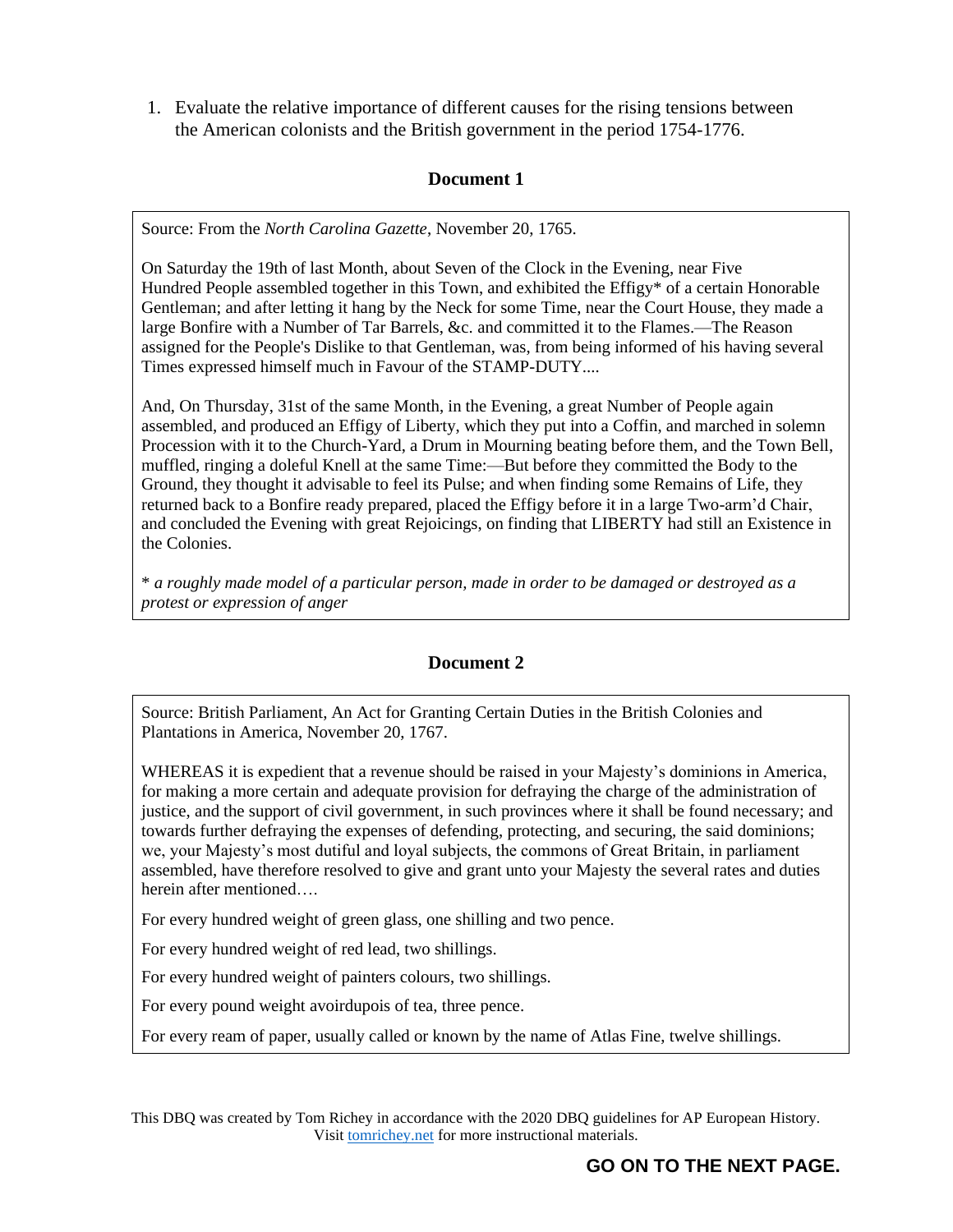## **Document 3**



This DBQ was created by Tom Richey in accordance with the 2020 DBQ guidelines for AP European History. Visit **tomrichey.net** for more instructional materials.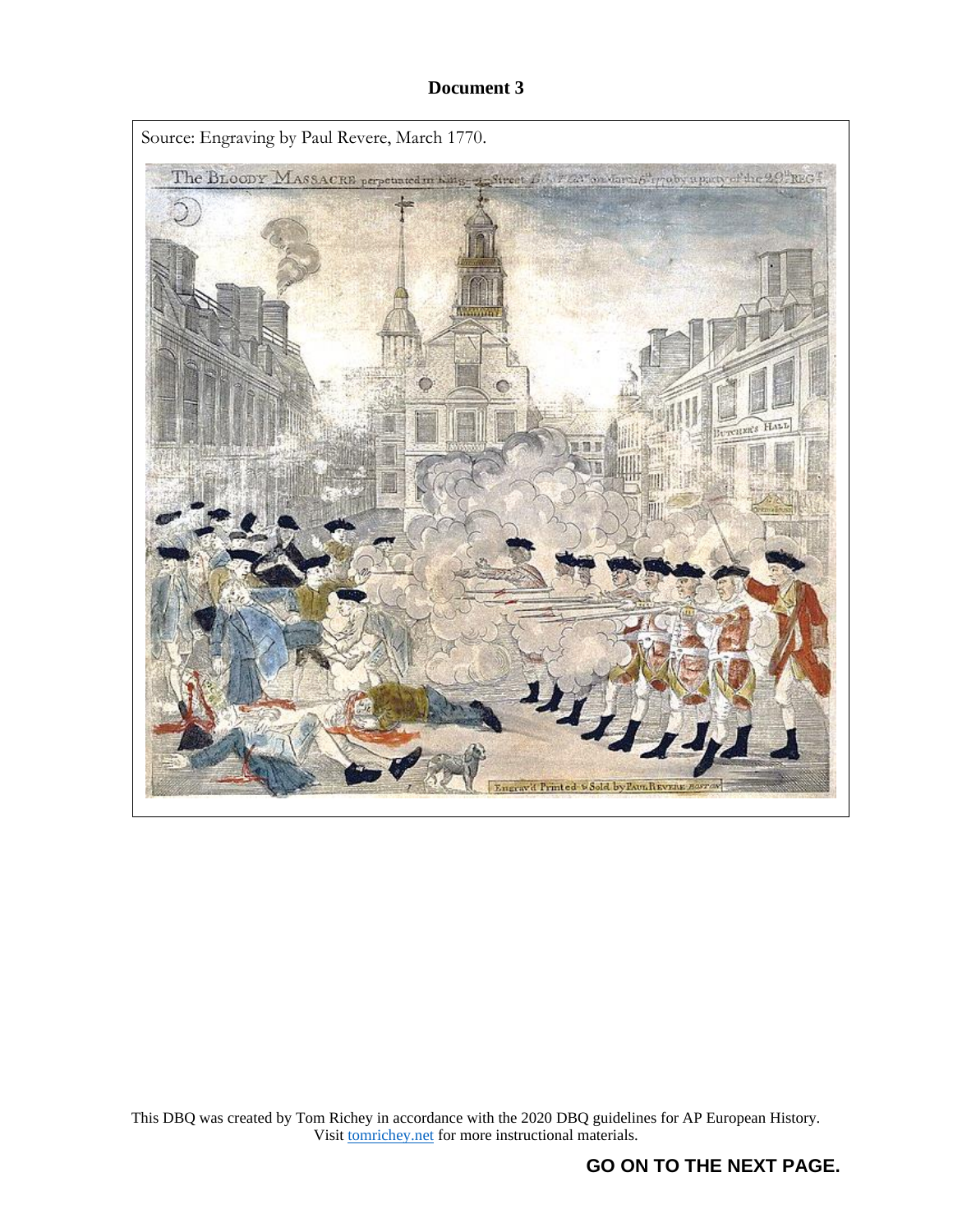## **Document 4**

Source: Gen. Thomas Gage, Orders to Lieut. Colonel Smith, April 18, 1775.

Having received intelligence, that a quantity of Ammunition, Provisions, Artillery, Tents and small Arms, have been collected at Concord, for the Avowed Purpose of raising and supporting a Rebellion against His Majesty, you will March with a Corps of Grenadiers and Light Infantry, put under your Command, with the utmost expedition and Secrecy to Concord, where you will seize and distroy all Artillery, Ammunition, Provisions, Tents, Small Arms, and all Military Stores whatever. But you will take care that the Soldiers do not plunder the Inhabitants, or hurt private property.

You have a Draught of Concord, on which is marked the Houses, Barns, &c, which contain the above military Stores… The Powder and flower must be shook out of the Barrels into the River, the Tents burnt, Pork or Beef destroyed in the best way you can devise. And the Men may put Balls of lead in their pockets, throwing them by degrees into Ponds, Ditches &c., but no Quantity together, so that they may be recovered afterwards. If you meet any Brass Artillery, you will order their muzzles to be beat in so as to render them useless.

# **Document 5**

Source: Excerpts from the Declaration of Independence, adopted by the Second Continental Congress on July 4, 1776.

He has dissolved Representative Houses repeatedly, for opposing with manly firmness his invasions on the rights of the people.

He has endeavoured to prevent the population of these States; for that purpose obstructing the Laws for Naturalization of Foreigners; refusing to pass others to encourage their migrations hither, and raising the conditions of new Appropriations of Lands.

He has erected a multitude of New Offices, and sent hither swarms of Officers to harrass our people, and eat out their substance.

He has kept among us, in times of peace, Standing Armies without the Consent of our legislatures.

He has combined with others to subject us to a jurisdiction foreign to our constitution, and unacknowledged by our laws; giving his Assent to their Acts of pretended Legislation:

For Quartering large bodies of armed troops among us:

For protecting them, by a mock Trial, from punishment for any Murders which they should commit on the Inhabitants of these States:

For cutting off our Trade with all parts of the world:

For imposing Taxes on us without our Consent:

He has excited domestic insurrections amongst us, and has endeavoured to bring on the inhabitants of our frontiers, the merciless Indian Savages, whose known rule of warfare, is an undistinguished destruction of all ages, sexes and conditions.

# **END OF DOCUMENTS FOR QUESTION 1**

This DBQ was created by Tom Richey in accordance with the 2020 DBQ guidelines for AP European History. Visit [tomrichey.net](http://www.tomrichey.net/) for more instructional materials.